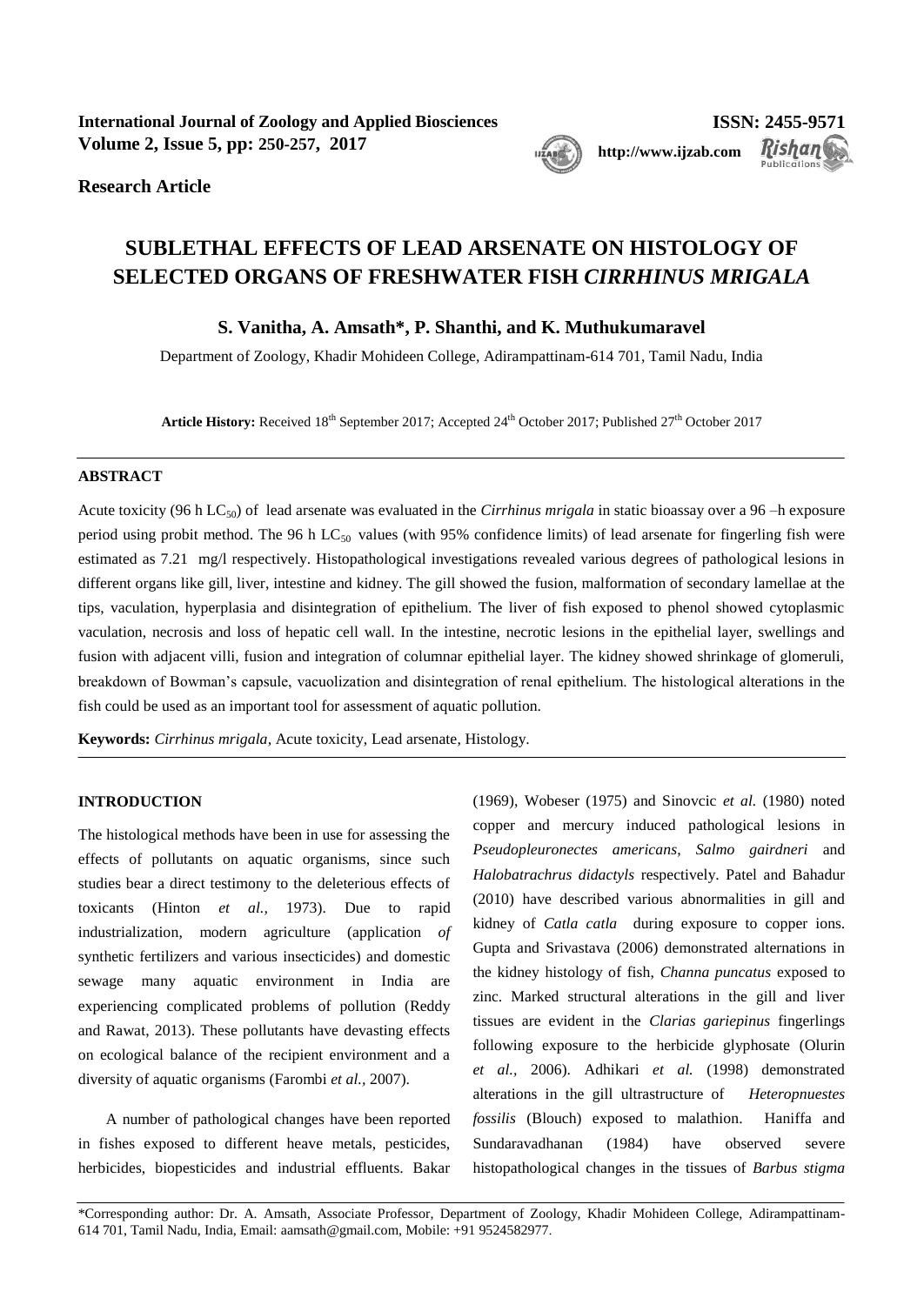exposed distillery effluents. Olojo *et al*. (2005) reported severe histopathological changes in the gill and liver tissues of African catfish, *Clarias gariepinus* exposed to heavy metal lead.

Nickel induced changes in the histology of gill structure in the histology of gill structure in the teleost fish, *Oreochromis niloticus* has been reported by Al-Attar (2007). Abbas and Ali (2007) studied in detail the morphological changes in the gill of *Oreochromis spp*., induced by hexavalent chromium.

The objective of the present study is to high-light various histopathological changes in gills, liver, intestine and kidney of *Cirrhinus mrigala* exposed to sublethal concentration of lead arsenate for 10, 20, and 30 days. The aim of histopathological studies was mainly to assess the extent of internal pathological lesions caused due to excess accumulation of lead arsenate compounds. Pathological studies bear direct testimony to the toxic nature of lead arsenate on the tissues.

#### **MATERIALS AND METHODS**

### **Animal maintenance**

The healthy fingerlings *C. mrigala* of the weight (6±05g) and length (7±0.5 cm) were selected for the experiment and were collected in aqua farm near Pattukkottai, Tamil Nadu, India. The collected fishes were safely brought to the laboratory and acclimatized for one month in a large cement tank (1000 L capacity). During the acclimatization period, the fish ad libitum with rice bran and groundnut oil cake. Food was provided once a day. The water was renewed daily to avoid accumulation and contamination of excretory materials and feeding was withheld 24 h before the commencement of the experiment. Fish showing and abnormal behavior was removed as soon as possible. In the present study tap water free from chlorine was used which had the following physic- chemical characteristics; temperature  $28 \pm 0.13$  pH 7.6 $\pm$ 0.04, salinity 1.2 $\pm$ 0.13 ppt, D.O.5.6 $\pm$ 0.2 mg / 1 and total hardness 35 $\pm$ 0.5 mg / L. Before the start of the experiment suitable numbers of fish were transferred into two glass aquaria which were continuously aerated.

# **Preparation of stock solution and determination of 96 h LC<sup>50</sup> value of lead arsenate**

Stock solution of lead arsenate was prepared by dissolving 1 g of lead arsenate in an appropriate amount of water. For the determination of median tolerance limits or  $LC_{50}$ different concentrations of lead arsenate (5, 6,7,8,9 and 10 mg/L) were prepared from the stock and added in separate glass aquaria containing 50 L of water. Three replicates were maintained for each concentration and 10 fishes of equal size and weight were introduced. The test water was renewed at the end 24 h and freshly prepared phenol was added to maintain the concentration of lead arsenate at a constant level. A concurrent control of 30 fish in three different glass aquaria was maintained under identical conditions. The mortality was recorded after 24, 48, 72 and 96 h, and median lethal concentration  $(LC_{50})$  values were calculated by the Finney method (1971). 1/10th value of the  $LC_{50}$  value for 96 h was taken as the sub-lethal concentration (Sprague, 1973).

### **Sub-lethal studies**

For sub-lethal toxicity tests 100 fingerlings were selected and divided into four groups (one control and three experimental) with 25 fish in each aquarium filled with water. The desired concentration (1/10 of 96 h  $LC_{50}$ ) of the toxicant was added directly in order to maintain constant concentration of the toxicant. The experiment was conducted for 30 days and sampled at 10 days interval and no mortality was observed during the above treatment period. At the end of the stipulated periods  $(10^{th}, 20^{th})$  and 30<sup>th</sup> day) of exposures fish were randomly selected and sacrificed for histological studies.

#### **Histology**

On 10, 20 and 30th day fish were taken out, sacrificed and the gill, liver, kidney and intestine were excised out. The tissues were fixed in Bouin's fluid and then they were processed (Gurr**,** 1950) and embedded in paraffin wax (58 – 60 $^{\circ}$ C). Serial sections of 8  $\mu$ m thickness were cut and deparafinshed sections were stained in haematoxylin and counterstained with aqueous eosin.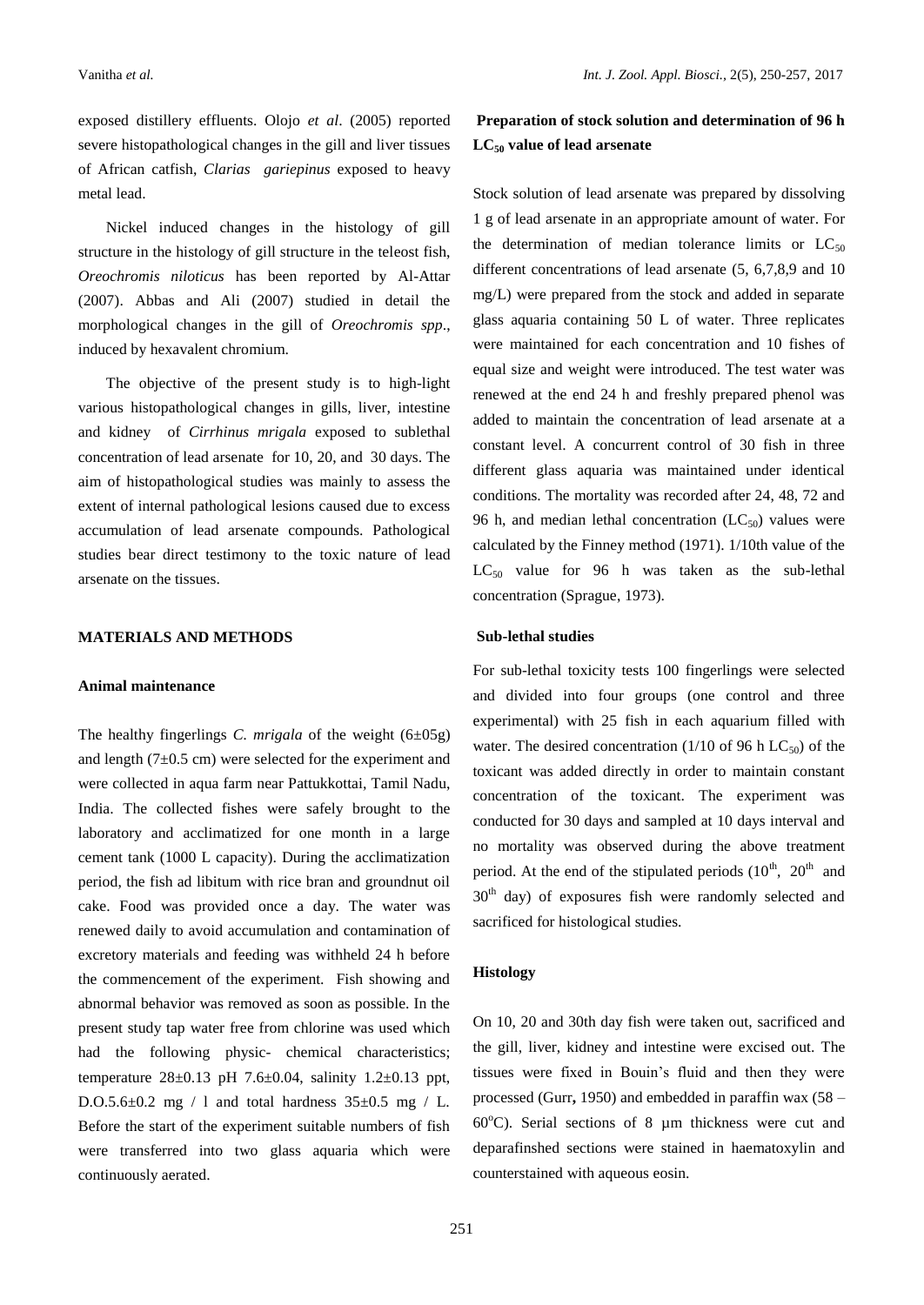# **RESULTS**

#### **LC<sup>50</sup> value for 96 hrs**

The  $LC_{50}$  value based on probit analysis was found to be 7.21 mg/l for 96 h of exposure to lead arsenate. During this study the behaviour of the control fish was normal, while the fish introduced into the sublethal concentration of the lead arsenate showed different abnormal behaviour. Abnormal behaviour such as erratic swimming, increase in surface activity, spreading of excess of mucus of the body and restlessness were observed in fish exposed to the lead arsenate.

#### **Histological observation of the control fish gill**

The structure of primary gill lamellae of the control fish are laterally compressed leaf like structures (Figure 1. Each primary gill lamella bears finger – like structures called secondary gill lamellae and were thin, slender and attached on either side of the primary lamellae. The lamellae consisted a numerous vascular cells with blood lacunae covered by thin epithelial layer.

#### **Histological alterations in lead arsenate treated fish gill**

Several pathological lesions appeared in the gills of lead arsenate treated fishes. Gills were characterised by the fusion, malformation of secondary lamellae at the tips, vaculation, hyperplasia and disintegration of epithelium. At the end of the test exposure periods (10, 20, 30 days), severe pathological lesions were seen in both 20 and 30 days of 10% sublethal concentrations treated fishes (Figure 2-4).

### **Histological observation of the control fish liver**

.

The liver of the normal fish comprised continuous mass of hepatic cells with cord like formation. They were large in size and hexagonal in shape with centrally placed nucleus (Figure 5).

# **Histological alterations in lead arsenate treated fish liver**

Fish exposed to sublethal concentrations of lead arsenate

several pathological changes were noticed in liver tissue. In 10, 20, 30 days treated fishes, the liver tissue revealed many necrotic cells. In most of the hepatic cells the integrity of the cell wall was completely lost. Intracellular vaculation was also apparent. The liver tissue was found severely injured in 10% sublethal concentration of lead arsenate 30 days treated fishes compared to 10 and 20 days treated fishes (Figure 6-8). In most of the places cytoplasmic vaculation, necrosis was common.

### **Histological observation of the control fish intestine**

The intestine of control fish consists of simple columnar epitheliums which were thin and slender (Figure 9). The columnar epithelial cells arranged uniformly in the mucusa layer had a distinct double layered tunica propria.

# **Histological alterations in lead arsenate treated fish intestine**

In fish treated for 10, 20, 30 days the intestine showed several necrotic lesions in the epithelial layer, swellings and fusion with adjacent villi, fusion and integration of columnar epithelial layer (Figure 10-12). On 30 days exposure of 10% sublethal concentration these lesions were prominent.

#### **Histological observation of the control fish kidney**

In control fish, the kidney involved in excretory functions is formed by a large number of nephrons. Each nephron consists of a renal corpuscle and a coiled uriniferous tubule (Figure 13). The corpuscle was made up of glomerulus and Bowman's capsule.

# **Histological alterations in lead arsenate treated fish kidney**

The fish exposed to the subthal concentrations of lead arsenate showed shrinkage of glomeruli, breakdown of Bowman's capsule, vacuolization and disintegration of renal epithelium. Thereafter, the degeneration changes were further exaggerated 30 days of 10% sublethal concentration of lead arsenate treatment (Figure 14-16).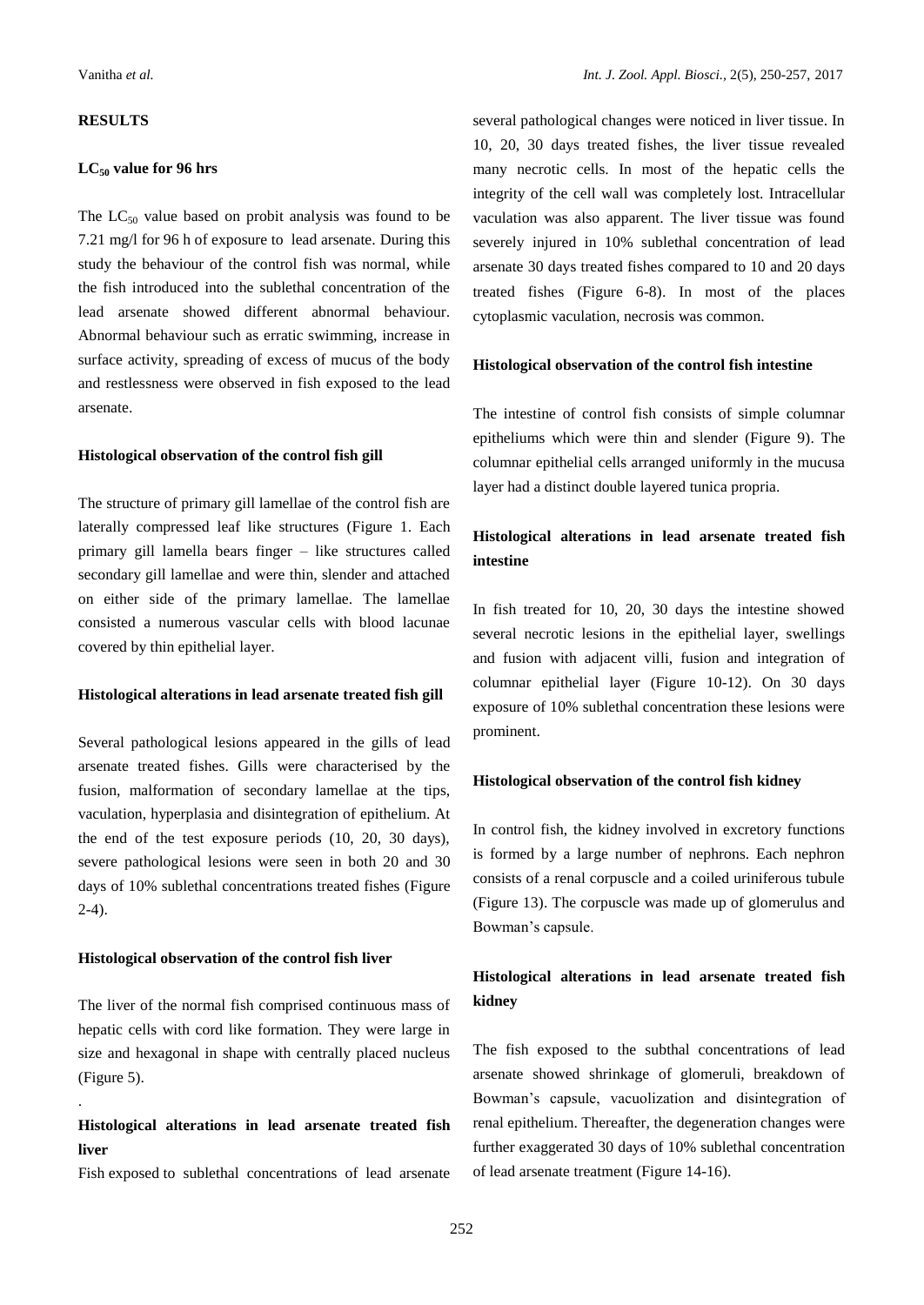

Figure 1. Normal gill (400x) primary gill lamellae econdary gill<br>slamellae.



Figure 3. 20 Days treated gill (100x) dasintegration of gill epithelium, Vaculation, hyperplasia



Figure 5. Normal liver (100x) hepatic cells, nucleus.



Figure 7. 20 Days treated liver (100x) necrosis, loss of cell wall.



Figure 2. 10 Days treated gill (100x) primary gill lamellae fusion and<br>malformation of secondary gill lamellae.



Figure 4. 30 Days treated gill (100x) dasintegration of gill epithelium, Vaculation, hyperplasia, fusion of secondary gill lamellae.



Figure 6. 10 Days treated liver (100x) loss ofcell wall, vaculation.



Figure 8. 30 Days treated liver (400x) necrosis, vaculation.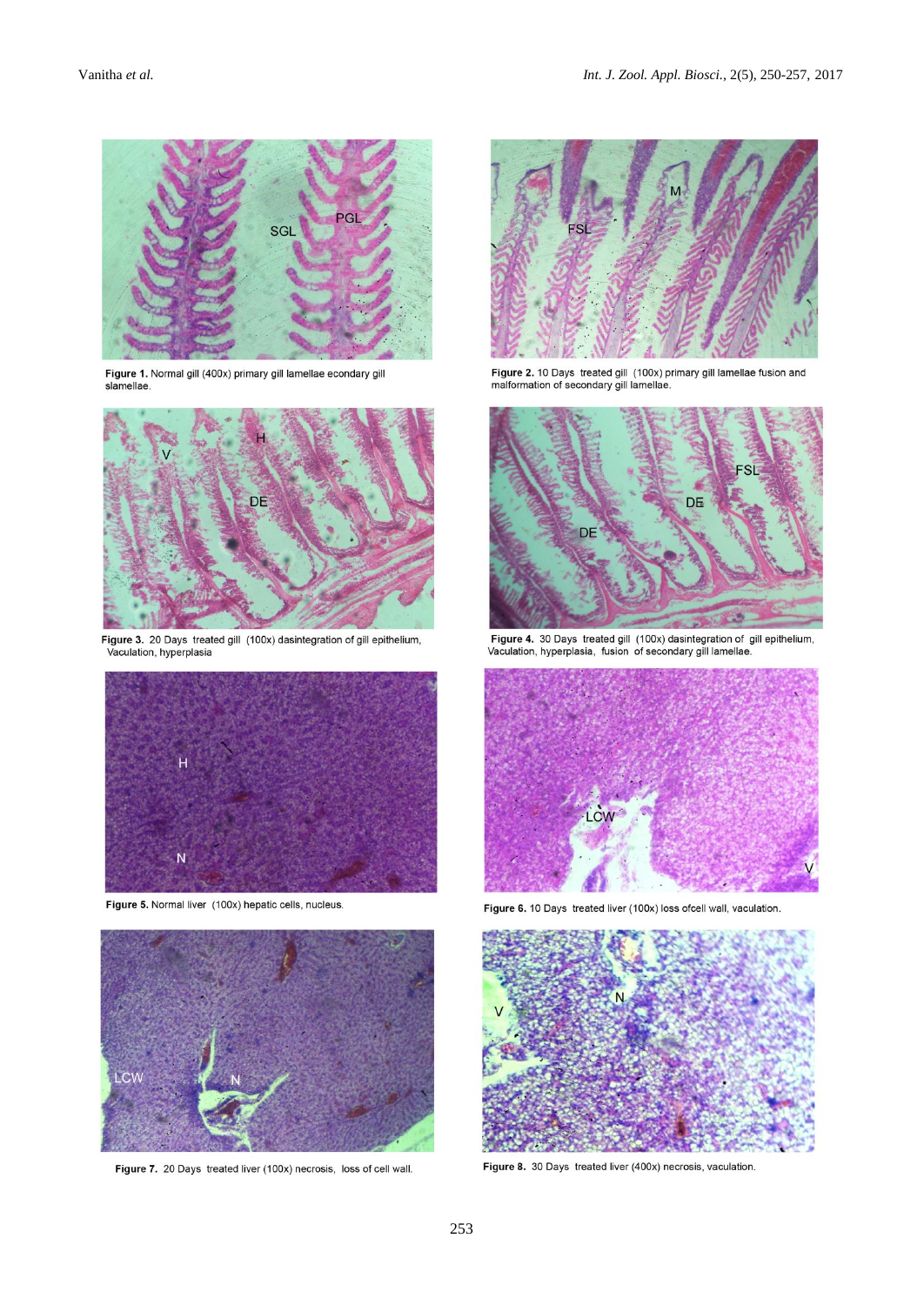

Figure 9. Normal intestine (400x) mucusa layer, colummar epithelium.



Figure 11. 20 Days treated intestine (400x) necrosis, fusion of villi.



Figure 13. Normal kidney (400x) renal tubule, glomerulus, Bowman's capsule



Figure 15. 20 Days treated kidney (400x) shrinkage of glomeruli, disintegration of renal epithelium.



Figure 10. 10 Days treated intestine (400x) necrosis usion of,<br>fcolumnar epithelial layer.



Figure 12. 30 Days treated intestine (400x) necrosis, fusion of columnar epithelial layer, swellings of villi.



Figure 14. 10 Days treated kidney (400x) shrinkage of glomeruli, vacuolization.



Figure 16. 30 Days treated kidney (400x) shrinkage of glomeruli, disintegration of renal epithelium, necrosis.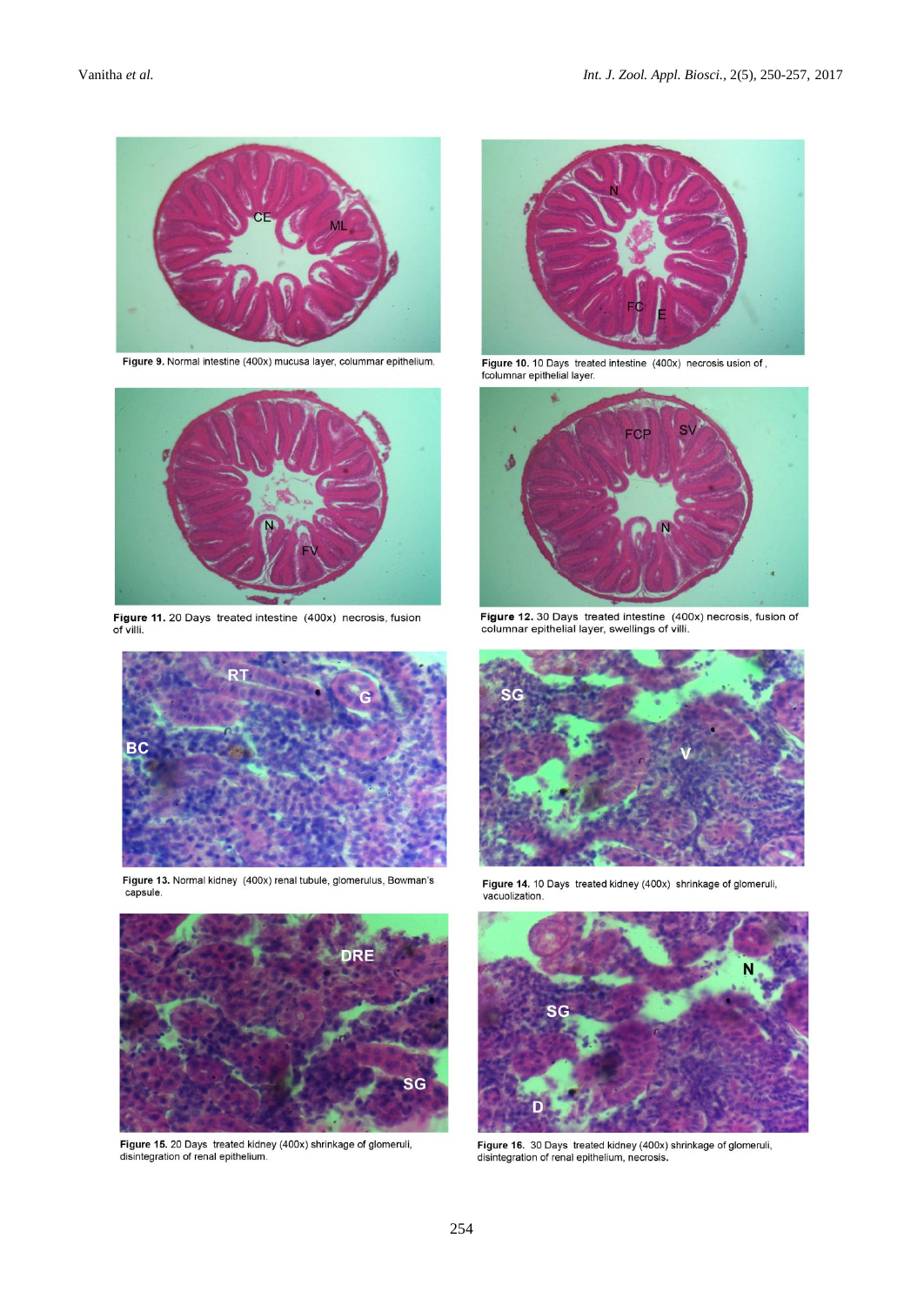### **DISCUSSION**

The gills which participate in many important functions, in the fish, such as respiration, osmoregulation and remain in close contact with the external environment and particularly sensitive to changes in the quality of water are considered the primary target of the contaminants (Camargo and Martinez, 2007; Fernandas and Mazon, 2003). Pathological changes observed in the gills of fish exposed lead arsenate were characterized by the fusion of secondary lamellae degeneration of epithelium, hypertrophy, erosion of secondary lamellae and malformation at the tips of the gill lamellae**.**

The histological lesions of the gills of fish, *Oreochromis niloticus* exposed to heavy metals were reported in detail by Kaoud and El-Dahshan (2010). They observed histological changes like edema, hyperplasia fusion and focal desquamation of the epithelial lining of the secondary lamellae. Georgieva *et al.* (2010) have also reported the histological alternations of gills due to heavy metal copper toxicity in Crucian carp, *Carassius gibelio* and attributed them to the congestion of blood vessels in the gills. Vinodhini and Narayanan (2009) observed proliferation of epithelial cells fusion and degenerative changes in the lamellae and oedematous separation in epithelial cells in heavy metals (Cd, Pd, Cr and Ni) *Cyprinus carpio*. These observations are in agreement with the results reported by Gaafar *et al*. (2010) in Nile Tilapia treated with pesticide edifenphos. Natarajan and Aruna Devi (2006) recorded histological changes in the gills of distillery effluent treated carp, *Labeo rohita*. Further, Sravanan *et al*. (2010) also observed such gill damages in endosulfan treated *Labeo rohita*.

Histological alterations of the gill result in the failure in absorption of the  $O_2$  from the aquatic medium .The decreased oxygen uptake by the damaged gill tissue results in histotoxic anoxia in which the gill tissue not only suffers from oxygen debt but also losses the capacity to remove  $CO<sub>2</sub>$  from blood, and consequently greater accumulation of the byproducts of glycolysis (Sathivel *et al*., 1991).

The fish exposed to sublethal concentrations of lead arsenate revealed the loose arrangement of hepatic cells with vacuolation, dilation of blood sinusoids, cytolysis and necrosis)**.** Histopathological changes were pronounced on the 30% sublethal concentration of  $30<sup>th</sup>$  day of exposure to lead arsenate. Lead arsenate induced histopathological changes in the liver of fishes have been reported by many authors. Butchiram *et al.* (2013) in *Labeo rohita*. They observed enlargement of nuclei in liver cells, atrophic cells, enlarged sinusoids in liver due to lead arsenate toxicity in addition to formation of number of vacuoles and loose arrangement of cells, similar to the observations in the present study. El-Serafy *et al*. (2009) suggested that the extent of liver damage due to phenol treatment was dose and duration dependent. In the present investigation also, with highest sublethal concentration of the lead arsenate at 30 days of exposure, histopathological changes were more pronounced. Similar observations were also reported by Abdel Hameid (2007) in the fish, *Oreochromis* aureus exposed phenol. Radha Krishnan and Hemalatha (2010) observed in cadmium chloride treated *Channa striatus,* the presence of vacuolation blood vessel congestion and necrosis were observed to the occasionally present. Narayan and Singh (1991) also reported that *Heteropneustes fossils* when exposed to Thiodon showed degeneration of cytoplasm with pyknosis of nuclei and loss of glycogen in the liver. The present observations in *C. mrigala* is highly comparable with the previous reports on the histopathology of fishes.

The fish exposed to the sublethal concentration of lead nitrate showed the occurrence of inflamed lamina propria, fusion of columnar epithelium and loss of brush border. These observed histological deformities in the intestine are in agreement with the previous report on the histopathology of in other species of fishes.

Chronic exposure to fluoride produced irritation and destruction of the mucosa membrane in the intestine of *L. rohita* (Bhatnagar *et al*., 2007) reported the broken villi in the intestine . The pathological alterations in the intestine of the studied fish are in good agreement with those observed by the many investigators about the effects of different toxicants of fish intestine (Hanna *et al*., 2005; Cengiz and Unlu, 2006).

Fish exposed to the sublethal concentration of lead arsenate showed shrinkage of glomeruli, vacuolation, enlargement of renal tubules, necrosis and hyperplasia. These changes were the same as that reported by Persis and Kalaiarasi (2003) who worked on pathological changes of the kidney in the fresh water catfish, *Mystus vittatus* exposed to pesticide dimethoate. Rashatwar and Ilyas (1984) have reported the histopathological changes in kidney to lead and noted swelling of renal tubules in *Nemacheilus denisonii* acutely exposed to phosphamidon. Mohapatra and Noble (1992) have observed vacuolation of epithelial cells of renal tubules enlargement of renal tubules and extensive desquamation in nuvan treated mullet *Liza partsia*. Necrosis and vaculation in kidney were observed by Iqbal *et al*. (2004) in *Cyprinus carpio* exposed to nitrate. Sukumar and Karapagaganapathy (1986) observed a number of striking changes in the histological structure of the kidney of *Colisa lalia* exposed to carbofuran for a period of 30 days. Prashanth (2011) studied histopathological changes in the kidney of *C. mrigala*, exposed to cypermethrin. The results of the present observations in *C. mrigala* exposed to sublethal concentrations of lead arsenate were in agreement with those of the earlier workers, especially in the degeneration and shrinkage of glomeruli, vacuolation and necrosis.

# **CONCLUSIONS**

Under the light of this study, it is concluded that lead arsenate is moderately toxic to fingerlings catfish, *C. mrigala*. Histopathological studies revealed changes in the structural integrity of the cells of gill, liver, intestine and kidney. These results of the present study indicate that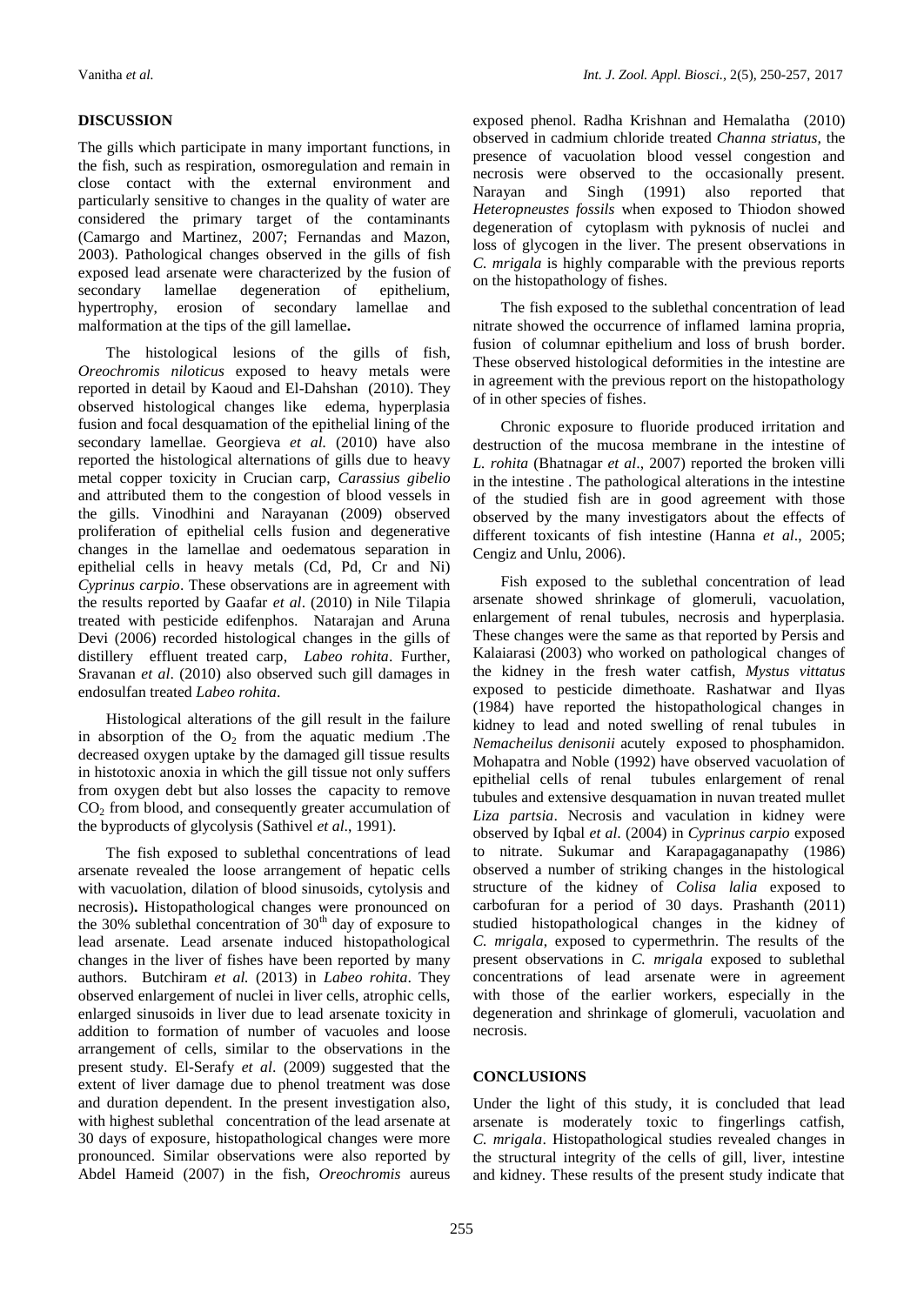*C. mrigala* is a potential biological indicator of environmental pollution and might be suitable species for the evaluation of water quality.

#### **ACKNOWLEDGMENTS**

Authors would like to thank the authorities of Khadir Mohideen College, Adirampattinam for providing necessary facilities to carry out the experimental part of this work.

#### **REFERENCES**

- Abbas, H., Ali, F., 2007. Study the effect of hexavalent chromium on some biochemical, cytotoxicological and histopathathological aspects of the *Orieochromis spp.,* fish. *Pak*. *J. Biol. Sci.,* 10, 3973-3982
- Abdel-Hameid, N.A.H., 2007. Physiological and histopathathological changes induced by phenol exposure in *Oreochromis aureus* juveniles. *Turk. J. Fish. Aquat. Sci.,* 7, 131-138.
- Al-Attar, A.M., 2007. The influences of nickel exposure on selected physiological parameters and gill structure in the teleost fish, *Oreochromis niloticus*. *J. Biol. Sci.*, 7, 77-85.
- Baker J.T.P., 1969. Histogical and electron micoscopical observations on copper poisoning in the winter fiounder (*Psendopleuronectes americans*). *J. Fish. Res. Bd. Can.,* 26, 2785-2793.
- Bhatnagar C, Bhatnagar M. and Regar B (2007) Fluoride induced histopathaological changes in the gill, kidney and intestine of fresh water teleost, *Labeo rohita*. *Res. Rep. Fluoride,* 40, 55-61.
- Butchiram, M.S., Vijaya Kumar, M., Tilak, K.S., 2013. Studies on the histopathological changes in selected tissues of fish *Labeo rohita* exposed to phenol. *J. Environ. Biol.,* 34, 247-251.
- Camargo, M.M., Martnez, C.B., 2007. Histopathology of gills, Kidney and liver of a Neotropical fish caged in an urban stream. *Neotrop. Ichthyol.,* 5, 327-336.
- Cengiz, E. and Unlu, E., 2006. Subleathal effects of commercial deltamethrinon the structure of gill, liver, and gut tissues of mosquito fish, *Gambusia affinis*, A micoscopic study. *Environ. Toxicol. Pharmacol.,* 21, 246-253.
- El-Serafy, S.S., Nasar-Allah, H., Abdel-Hameid, Amal A. El-Daly, 2009. Histological and histochemical alterations induced by phenol exposure in *Oreochromis aureus* (Steindachner,1864) juveniles. *Egypt J. Aquat. Biol. Fish.,* 13(2), 151-172.
- Farombi, E.O., Adelowo, O.A. and Ajimoko, Y.R., 2007 Biomarker of oxidative stress and heavy metal levels as induced by environmental pollution in African cat

fish *Clarias gariepinus* from Nigeria Ogun river. *Int. J. Environ. Res. Public Health,* 4(2), 158-165.

- Fernandas, M.N., Mazon, A.F. 2003. Environmental pollution and fish gill morphology. In: Val, A.L. and B.C. Kapoor (Eds.) Fish adaptation. Enfield Science Publishers, pp. 203-231.
- Finney, D.J. 1971. Probit Analysis. Cambridge University Press, London.
- Gaafar, A.Y., El-Manakhly, E.M., Soliman, M.K., Soufy, H., Mano, S., Zaki, Safinaz G. Mohamed and Hassan, S.M., 2010. Some pathological biochemical and hematological investigations on Nile tilpia (*Oreochromis niloticus*) following chronic exposure to edifenphos pesticide. *J. Am. Sci.,* 6(10), 542-551.
- Georgieva, E., Arnaudov, A. and Velcheva, I., 2010. Clinical, hematological and morphological studies on ex situ induced copper intoxication in crucian carp, (*Carassis gibelio*). *J. Central Euro. Agri.,* 11(2), 166- 172.
- Gupta, P. and Srivastava, N. 2006. Effects of sublethal concentrations of zinc on histological changes and bioaccumulation of zinc by kidney of fish *Channa punctaus* (Blouch). *J. Environ. Biol.,* 27, 211-215.
- Gurr, E., 1950. Methods of analytical histology and Histochemistry. Leonard Hill Ltd, London, pp. 45-49.
- Haniffa, M.A. and Sundaravadhanam, S., 1984. Effect of distillery effluent on histopathological changes in certain tissues of *Barbus stigma*. *J. Environ. Biol.,* 5(1), 57-60.
- Hanna, M., Shaheed, I., Elias, N., 2005. A contribution on chromium and lead toxicity in cultured *Oreochromis niloticus*. *Egypt J. Aquat. Biol. Fish,* 9, 177-209.
- Hinton, D.E., Kondal, M.W., Silver, B.B., 1973. In: Biological methods for the assessment of water quality. ASTM. STP.528, American Society for Testing and Materials, p.194.
- Iqbal, F., Qureshi, I.Z., Ali, M., 2004. Histopathological changes in the kidney of common carp, *Cyprinus carpio* following nitrate exposure. *J. Res. Sci.,* 15, 411- 418.
- Kaoud, H.A., EL-Dahshan, A.R., 2010. Bioaccumulation and histopathological alternation of the heavy metals in *Oreochromis niloticus* fish. *Nat. Sci.,* 8(4), 147-156.
- Mohapatra, B.C. and Noble, A. 1992. Liver and kidney damage in grey mullet *Liza parsia* (Hamilton and Buchanan) on exposure to an organophosphate Nuvan. *J. Mar. Biol. Ass. India,* 34, 218-221*.*
- Narayan, A.S. and Singh, B.B., 1991. Histopathological lesions in *Heteropneustes fossilis* subject to acute thiodon toxicity. *Acta Hydrochem. Hydrobiol.,* 19, 235-243.